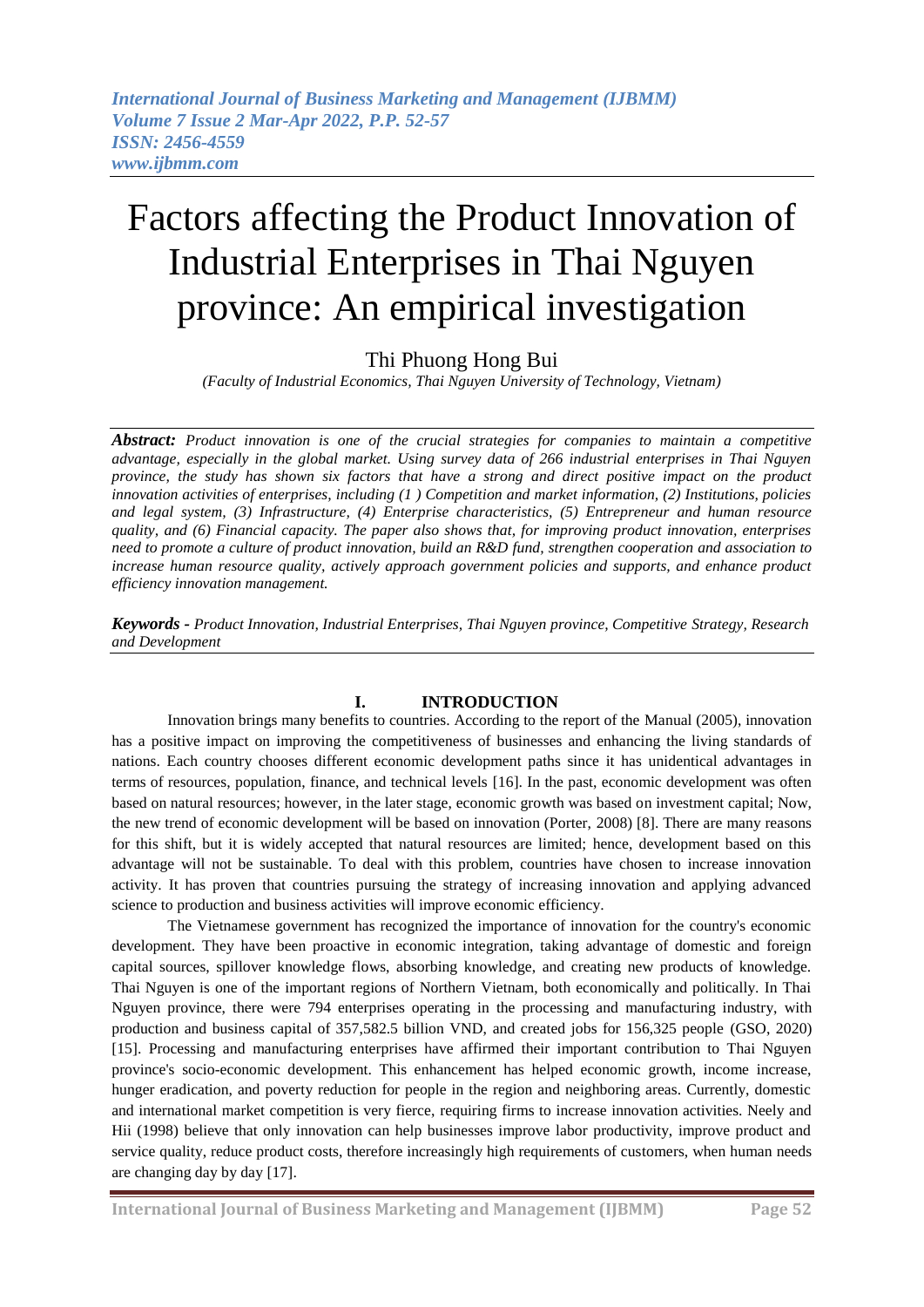However, the innovation speed of industrial enterprises in Thai Nguyen province is still slow due to the low awareness of the role and importance of innovation activities, lack of focus on research and development (R&D), capacity in innovation is still under potential. On the other hand, Thai Nguyen Province has not yet built an effective innovation system, and has not yet introduced mechanisms and policies to stimulate innovation activities in industrial enterprises. Therefore, the number of industrial enterprises in Thai Nguyen province pursuing innovation activities is still small. Therefore, this study is necessary to find out the crucial factors to promote innovation activities of industrial enterprises in Thai Nguyen province.

## **II. LITERATURE REVIEW**

According to the Manual (2005, p.48), product innovation is the introduction of a new or significantly improved product with respect to its properties or intended use [16]. This includes significant improvements in specifications, components and materials, integrated software, user-friendliness or other functional characteristics. Innovation can create a product that is completely different from the old product, or just a small improvement in design, style, and usability (Amara et al., 2009) [1]. Thái Hà (2009) has defined that innovation of products/services is the result of implementing a new way to solve customer problems, bringing benefits to customers and suppliers [19]. Similarly, this definition is supported by Chang et al. (2011) [3]. Nord and Tucker (1987) argue that product innovation is a product related to new technology [18]. To clarify this issue, Hồ Ngọc Luật (2019) distinguishes between significantly improved products and completely new products [5]. An improved product is an old product that has added new features, or is simply a cost reduction by changing raw materials, components. A new product is a product that has a difference in technical characteristics or product features compared to previous products produced by the enterprise.

There are a lot of factors that affect the product innovation of enterprises. Arranz et al. (2019) emphasize that companies should consider innovation as an important corporate strategy, not to reduce costs or improve production efficiency, but to achieve an advantage in competition [2]. In addition, the author has pointed out that the driving force of innovation activities can come from external environmental pressure (passive innovation) or the initiative and voluntariness of enterprises. Using data from 5461 Spanish enterprises, Arranz et al. (2019) study the factors that encourage and hinder innovation in companies. The authors have emphasized that market information and especially the uncertainty about the demand for goods and services strongly affect enterprises' innovation activities [2].

Arranz et al. (2019) highlight the role of state management in innovation and argue that it is one of the crucial levers for businesses, especially in building ecosystems [2]. This statement is also supported by Yang et al. (2019) when they show that public finance policy and government regulation related to environmental issues have a strong influence on innovation in the field of the environment in China's energy sector [12]. Meanwhile, Romijn and Albaladejo (2002) emphasize the importance of institutional support for innovation and policy [9].

Sivak, Caplanova and Hudson (2011) use data from the World Bank Enterprise Survey (WBES) project, conducted in 2009, to analyze innovation in emerging European and Asian countries [10]. Their research concludes that infrastructure (including transportation, information technology, and financial infrastructure) is critical to innovation, with potential impacts on knowledge transfer as well as entrepreneurship. Of course, governments play an essential role in providing infrastructure, not only transport infrastructure but also other matters by influencing the competitive environment and governance.

Firm characteristics such as size, age, or ownership strongly impact innovation activities (Zhu, Wittmann and Peng, 2012) [14]. Size is considered to be one of the main internal factors for innovation (Cohen, 2010; Huergo and Jaumandreu, 2004); Zemplinerová and Hromádková, 2012) [20][6][13]. Age is another essential determinant of innovation (Huergo and Jaumandreu, 2004; Tripsas and Gavetti, 2000) [6][11].

Romijn and Albaladejo (2002) find that the innovation capacity of companies is measured mainly on the product innovation capacity [9]. Internal factors include training level and experience of the manager, staff skills, spending on R&D and training activities.

Arranz et al. (2019), Romijn and Albaladejo (2002) emphasize the influence of staff qualifications and skills on innovation activities [2][9]. In which on-the-job training is vital for all enterprises in innovation (Hussen and Çodgezen, 2019; Dostie, 2018) [7][4].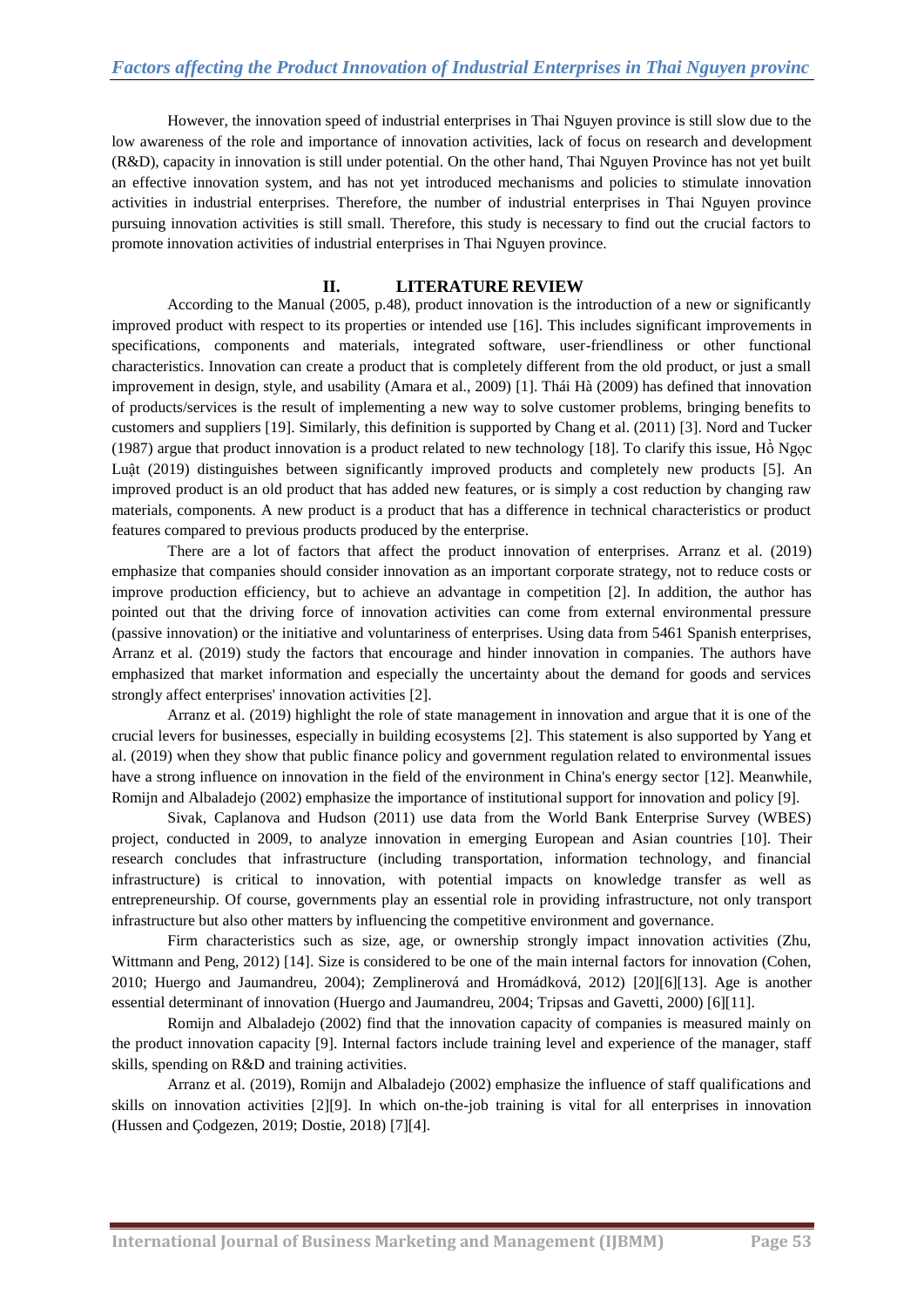Romijn and Albaladejo (2002) suggest that the level of spending on R&D and training strongly influences innovation [9]. This is also supported by Arranz et al. (2019) when they emphasize the importance of innovation costs and corporate financial viability for innovation activities [2].

#### **1. Research Methods**

#### **III. METHODOLOGY**

To study the factors affecting the product innovation of industrial enterprises in Thai Nguyen province, the paper uses correlational methods with regression according to Enter method. This is widely accepted as a modern, suitable method to identify and evaluate the impacting factors.

## Using the Slovin sample calculation formula, the author calculated the number of samples needed to ensure representativeness. Accordingly, the author investigated 266 industrial enterprises in Thai Nguyen province. The author uses questionnaires to collect data. The survey form consists of five parts: (1) Information about the person being investigated; (2) Information about the investigated enterprise; (3) The innovation status of industrial enterprises in Thai Nguyen province; (4) Factors affecting innovation; (5) Policy suggestions.

The author uses a 5-scale Likert scale to collect the responses' evaluations as following table:

| Point | Range         | Interpretation        |  |  |
|-------|---------------|-----------------------|--|--|
|       | $4.20 - 5.0$  | Excellent / Very high |  |  |
|       | $3.40 - 4.19$ | Good / High           |  |  |
| 3     | $2.60 - 3.39$ | Average               |  |  |
|       | $1.80 - 2.59$ | Poor / Low            |  |  |
|       | $1.0 - 1.79$  | Weak / Very Low       |  |  |

**Table 1. Likert 5-Scale**

After conducting a pilot survey, relevance and accuracy testing, the questionnaire is delivered to leaders of selected industrial enterprises. Therefore, the author collects questionnaires, removes invalid votes, and encrypts data to input, analyze results, and writing reports.

#### **2. Research hypothesis**

The research hypothesis of the model is as follows:



**Figure 1. Research framework**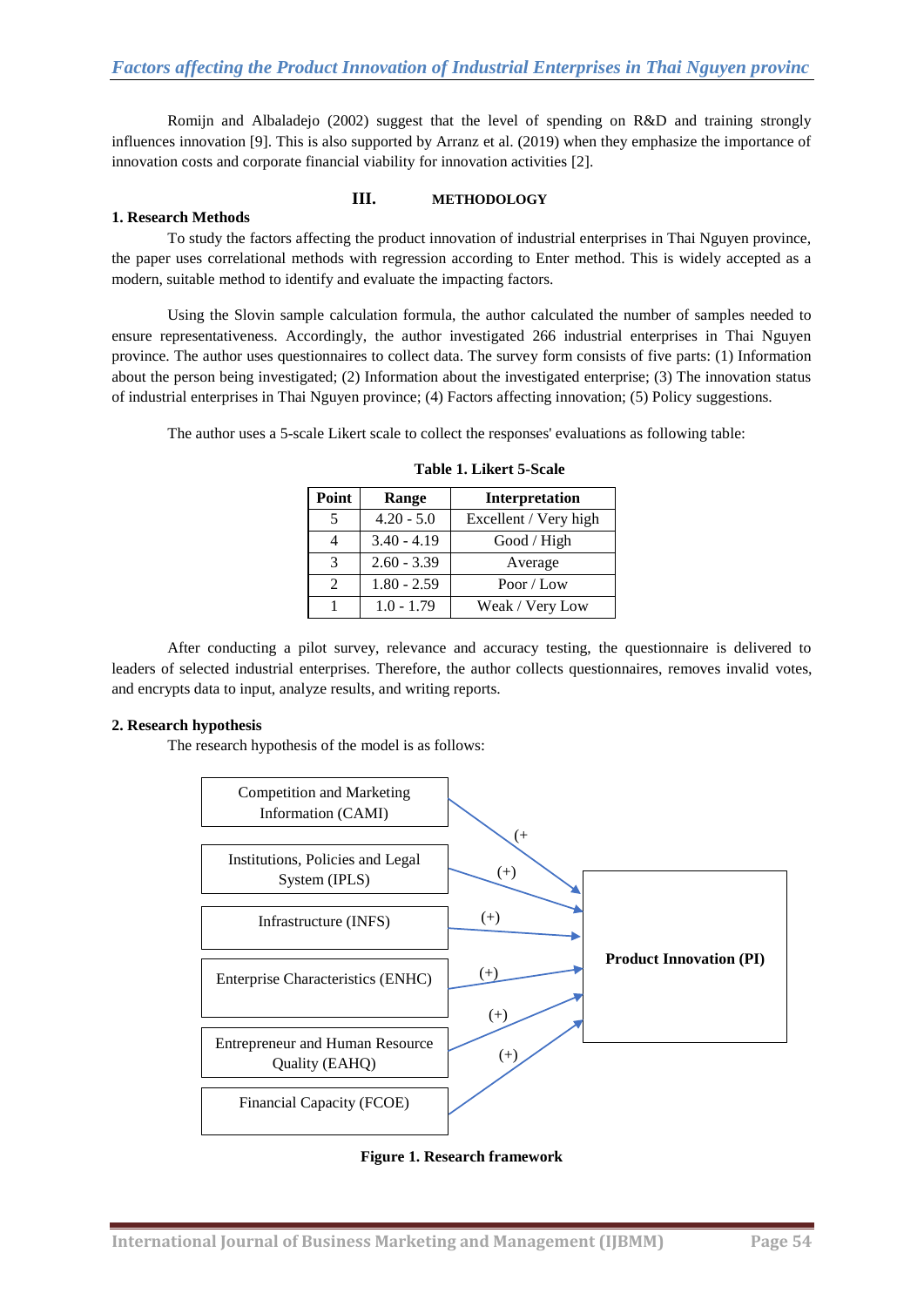*Hypothesis 1:* Competition and market information promote product innovation activities of industrial enterprises in Thai Nguyen province.

*Hypothesis 2:* Institutions, policies and legal system affect the product innovation activities of industrial enterprises in Thai Nguyen province.

*Hypothesis 3:* Infrastructure promotes product innovation activities of industrial enterprises in Thai Nguyen province.

*Hypothesis 4:* Enterprise characteristics affect the product innovation activities of industrial enterprises in Thai Nguyen province.

*Hypothesis 5:* Entrepreneur and human resource quality affect product innovation activities of industrial enterprises in Thai Nguyen province.

*Hypothesis 6:* Financial capacity affects the product innovation activities of industrial enterprises in Thai Nguyen province.

### **IV. FINDINGS AND DISCUSSIONS**

Six independent variables are used in the regression analysis, including (1) Competition and market information, (2) Institutions, policies and legal system, (3) Infrastructure, (4) Enterprise characteristics, (5) Entrepreneur and human resource quality, and (6) Financial capacity. The dependent variable is the product innovation. The Enter procedure is implemented for this regression.

| Table 2. Model summary |  |                              |                                   |                      |  |  |
|------------------------|--|------------------------------|-----------------------------------|----------------------|--|--|
|                        |  | R-Square   Adjusted R-Square | <b>Std. Error of the Estimate</b> | <b>Durbin-Watson</b> |  |  |

0.874 0.764 0.759 0.36378 2.258

The adjusted R-Square coefficient reflects the impact of the independent variables on the dependent variable. Accordingly, 75.9% of the change in product innovation is due to the six proposed factors in the research model. Besides, the Durbin-Watson coefficient of 2.258 proves that the model has no autocorrelation phenomenon.

| TWO IS THE R. P. LEWIS CO., LANSING MICH. |                       |     |                    |         |       |
|-------------------------------------------|-----------------------|-----|--------------------|---------|-------|
|                                           | <b>Sum of Squares</b> | DF  | <b>Mean Square</b> |         | Sig.  |
| Regression                                | 11.125                |     | 18.521             | 139.951 | 0.000 |
| Residual                                  | 34.276                | 259 | 0.132              |         |       |
| Total                                     | 145.400               | 265 |                    |         |       |

**Table 3. ANOVA of the Model**

Fisher's test result is 139.951, with a 99% confidence level means the model has statistical significance. **Table 4. Empirical results**

| Table 4. Empirical results |                                            |       |       |                                |       |  |
|----------------------------|--------------------------------------------|-------|-------|--------------------------------|-------|--|
| <b>Variable</b>            | <b>Standardized</b><br><b>Coefficients</b> |       | Sig.  | <b>Collinearity Statistics</b> |       |  |
|                            |                                            |       |       | <i>Tolerance</i>               | VIF   |  |
| (Constant)                 | 2.206                                      | 8.905 | 0.000 |                                |       |  |
| <b>FCOE</b>                | 0.163                                      | 2.762 | 0.006 | 0.648                          | 1.543 |  |
| <b>IPLS</b>                | 0.179                                      | 2.952 | 0.003 | 0.616                          | 1.622 |  |
| <b>CAMI</b>                | 0.247                                      | 3.528 | 0.000 | 0.465                          | 2.150 |  |
| <b>INFS</b>                | 0.388                                      | 6.807 | 0.000 | 0.698                          | 1.433 |  |
| <b>EAHQ</b>                | 0.485                                      | 6.642 | 0.000 | 0.427                          | 2.344 |  |
| <b>ENHC</b>                | 0.066                                      | 3.367 | 0.001 | 0.698                          | 1.433 |  |

The VIF index is less than ten means no multicollinearity. Regression analysis results show that six proposed factors positively influence the product innovation of enterprises. Accordingly, Entrepreneur and Human Resource Quality is the strongest impact on product innovation with a Beta coefficient of 0.485. The following factors are Infrastructure (0.388), Competition and Marketing Information (0.247), Institutions,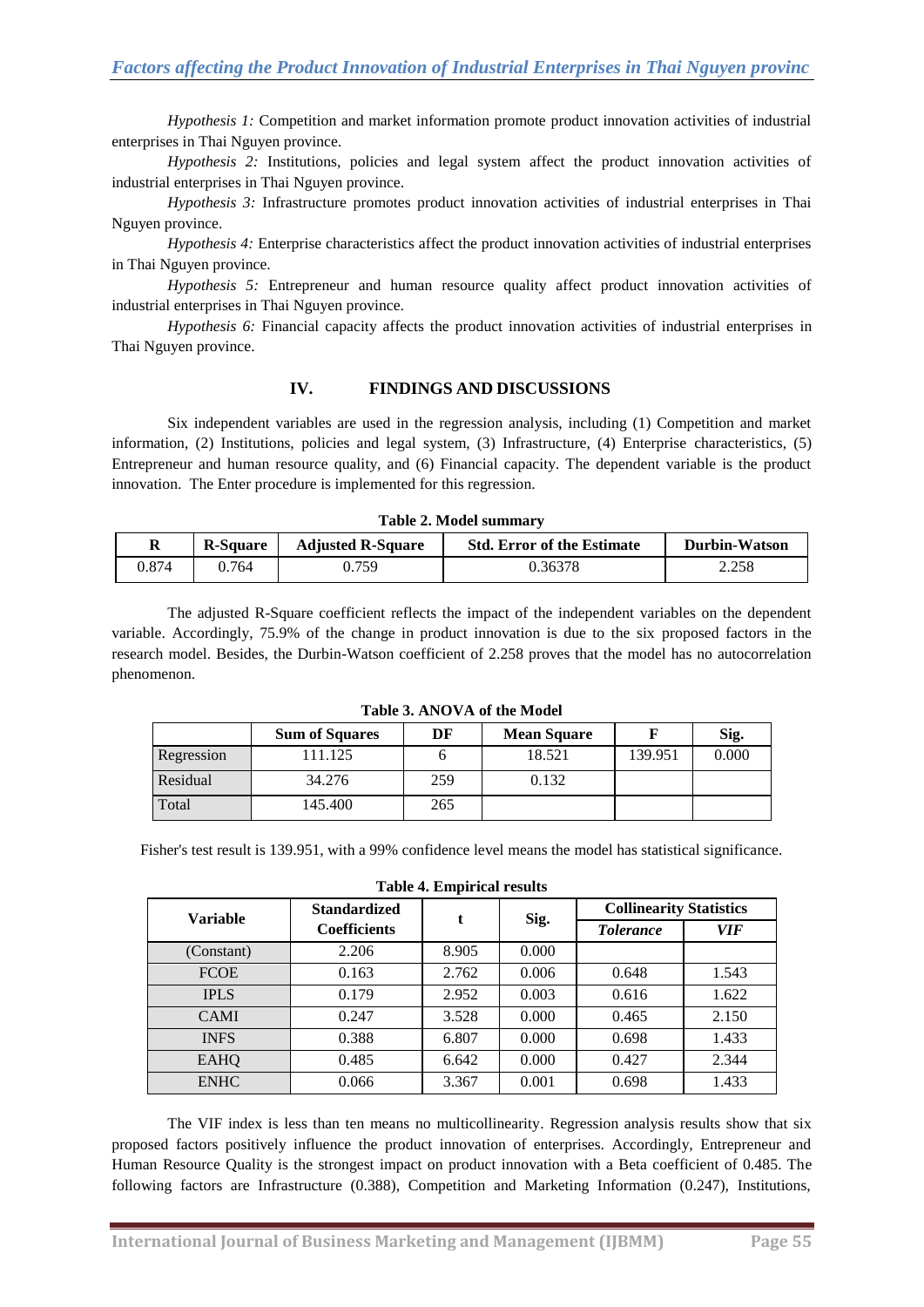Policies and Legal System (0.179), Financial Capacity (0.163) and Enterprise Characteristics (0.066). This result is entirely consistent with the reality occurring in industrial enterprises in Thai Nguyen province. The role of the entrepreneurs and the quality of human resources are the most important drives to promote product innovation in enterprises. An experienced and proactive entrepreneur in innovation, together with qualified team members, will promote innovation in the companies. Infrastructure, especially the development of information technology, is an essential factor in promoting product innovation. Besides, competitive pressure and market information directly affect product innovation. Through continuous innovation and creativity, enterprises can maintain their competitive advantage in the market. Especially, Vietnam's economy integrates more deeply into the international market, the pressure on businesses will increase. Besides, government policies and support as well as financial capacity will enhance innovation in businesses.

#### **V. CONCLUSION**

Today, customers' needs are changing rapidly; hence, the company should constantly innovate products to satisfy customers' expectations. There are several solutions that enterprises should implement to enhance product innovation.

Firstly, the companies need to promote a culture of product innovation. The learnings of individuals or groups are ultimately reflected in the original values, conceptions or beliefs. The person who has prestige and power can influence other group members. When these people convince the group to act on their beliefs, and if the action yields results, it gradually changes the perception. It firstly transfers into shared values or beliefs and finally into shared acceptance. These new values are integrated into organizations and gradually turn into obvious recognitions based on beliefs, standards and behavior. Therefore, enhancing the product innovation culture originates from the business owner. When they create an organization with a creative culture and atmosphere, they have done some steps on their product innovation. When they actively promote an organization's product innovation culture, they become aware of product innovation and involve other organization members in this event.

Second, the enterprise needs to build an R&D fund to establish, maintain and develop a new product research team. Product innovation is a long-term process that requires a strong financial source. The R&D fund helps businesses cover expenses for high-quality human resources, invest in equipment, and improve the quality of their existing product innovation activities. In addition, it is necessary to develop and implement an R&D and product innovation plan based on the development goals of the enterprise. Based on the business strategy and long-term goals, the enterprise must coordinate with relevant departments (e.g., production, marketing or finance department) to implement R&D plans and long-term product innovation plans. They should focus on critical production activities that they have comparative advantages.

Third, the firm should strengthen cooperation and association with other organizations and businesses in order to train high-quality human resources to meet the company's research and innovation activities. On the other hand, enterprises also need to promote cooperation with domestic and foreign scientific and technological institutes. This action takes advantage of research in universities and institutes as a premise for product innovation in enterprises.

Fourth, the enterprises should actively approach government policies on encouraging innovation activities in order to enlist the support of state agencies. Vietnam has many supporting policies for innovation, including a preferential credit policy, high-quality human resource training programs, a preferential tax rate, or market support. They are an important premise to promote product innovation.

Fifth, it is necessary to improve the efficiency of product innovation management. Product innovation management is one of the specific types that are difficult to manage effectively. However, effective product innovation management will bring about sustainable product development for businesses. There are some key points that businesses need to pay attention: (i) Balance between goals related to business activities between internal and external agents; (ii) focus on high-level human resource management, training activities and incentives for R&D staff; (iii) Strict management for information and technology transfer. Good product innovation management will help the innovation process be continuous, economical, and efficient, create many improvements, develop products, and better meet customers' needs.

Product innovation plays a crucial role in business development. This is an effective tool and solution to improve production and business efficiency, therefore increasing profits, especially helping businesses improve their competitiveness. Each enterprise, depending on its size, business fields and market needs, determines its objectives, R&D tasks and product innovation.